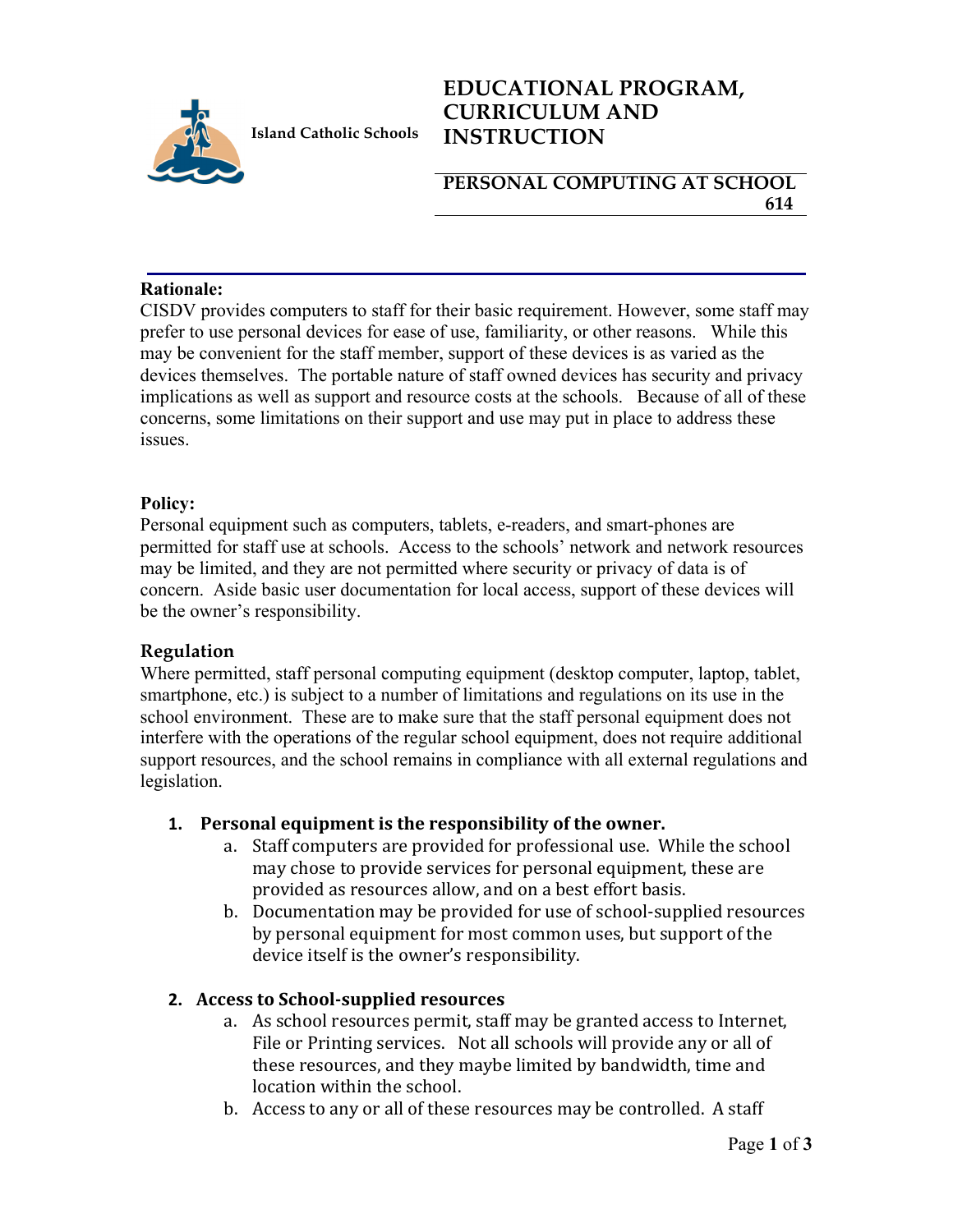

**Island Catholic Schools** 

# **EDUCATIONAL PROGRAM, CURRICULUM AND INSTRUCTION**

### **PERSONAL COMPUTING AT SCHOOL 614**

member may be required to register or authenticate a device in order to gain access to any resource. The form this takes may vary from school to school.

- c. The device may be vetted for security, anti-virus software, or other issues that may destabilize the schools network or resources before being granted to any resource.
- d. A signed agreement may be required to allow access.

### **3.** Copyright and legal use

- a. All software, images, and other content on staff owned devices used for instructional purposes must not violate copyright laws
- b. At no point are these machines to be used for any illegal activity. This can include copyright violation (including file-sharing), unauthorized access of other systems (hacking), distribution of illegal content, or violation of any other laws or regulations.

### **4.** Security of the device

The owner of the personal device will be solely responsible for their device and the school does not accept responsibility for damage, loss or theft while it is in use at the school. Owners should take necessary precautionary measures to safe guard their devices, such as not leaving the device unattended in open classrooms, visible in a parked car, etc.

### **5. Privacy and Security of data**

- a. Though the devices may be personal in nature, data developed and used for CISDV purposed are property of CISDV.
- b. Schools' confidential information must not be kept on a personal portable device.
- c. Due to the nature of network operations, IT staff may be able to monitor network activity on a CISDV site. Privacy of personal communications is not guaranteed.

### **6. Backup of data**

a. Schools may choose to provide backup services for CISDV information on personal portable devices. This could be on-site, network shares, "cloud" storage, external storage (USB or data cards), or any combination.